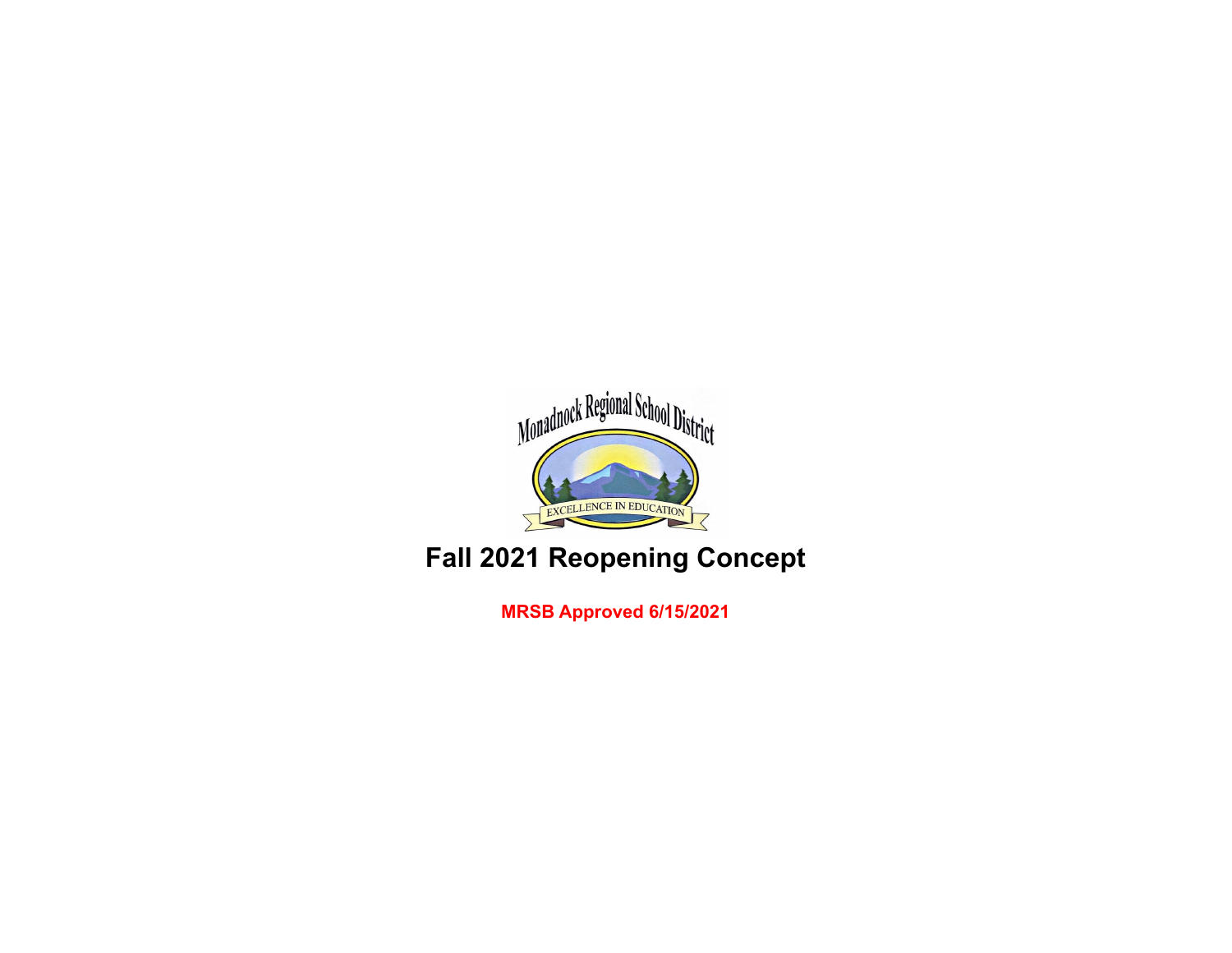

## **Fall 2021 Reopening Concept**

| 2  |
|----|
| 3  |
| 4  |
| 5  |
|    |
| 9  |
| 10 |
| 11 |
| 16 |
| 25 |
|    |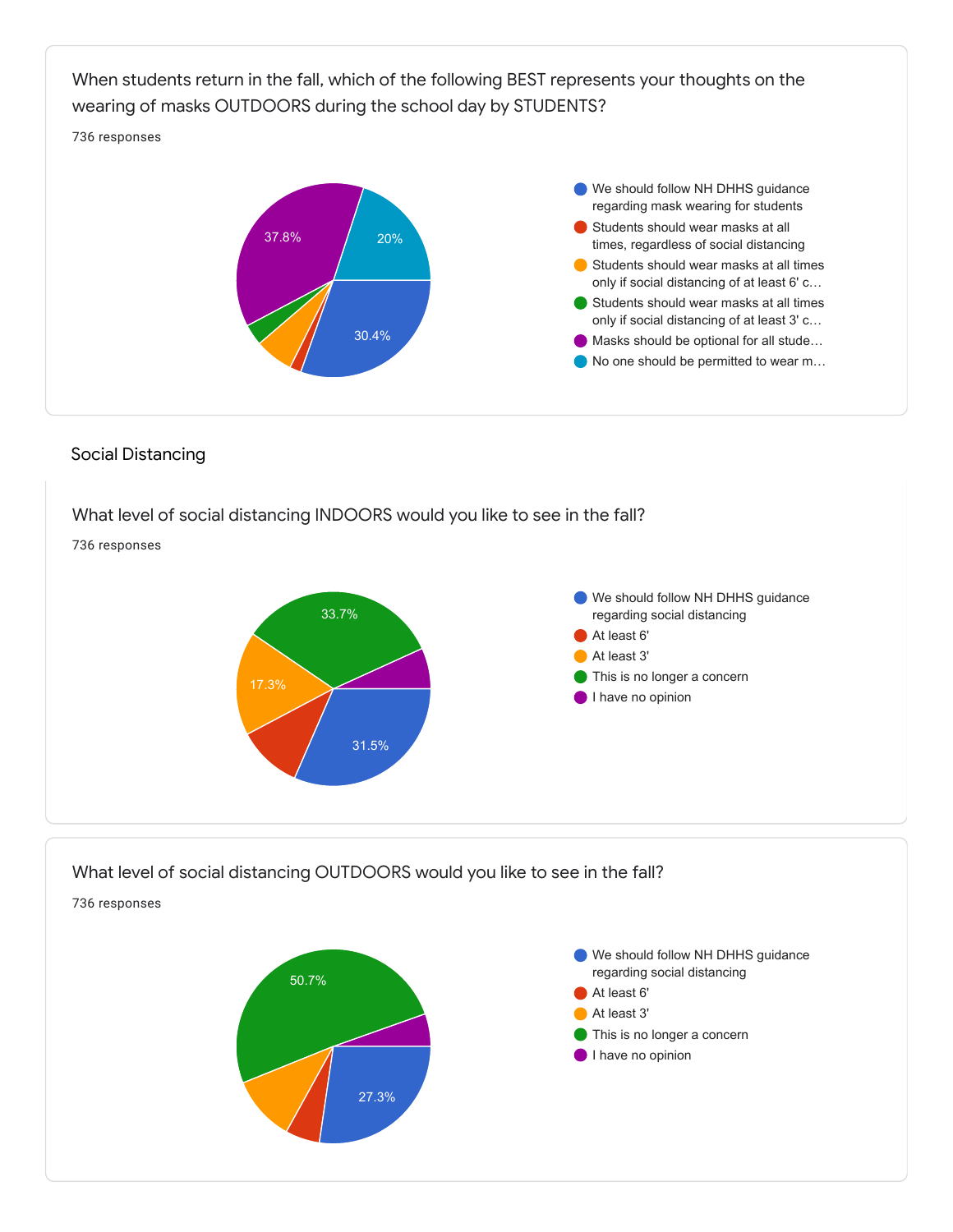## Emotional and Social Well-Being

On a scale of 1 to 5, how much do you think the COVID-19 pandemic and disruption of normal life has impacted the GENERAL student population's EMOTIONAL and social well being? 736 responses



On a scale of 1 to 5, how much do you think the COVID-19 pandemic and disruption of normal life has impacted the GENERAL student population's SOCIAL well being? 736 responses



General Comments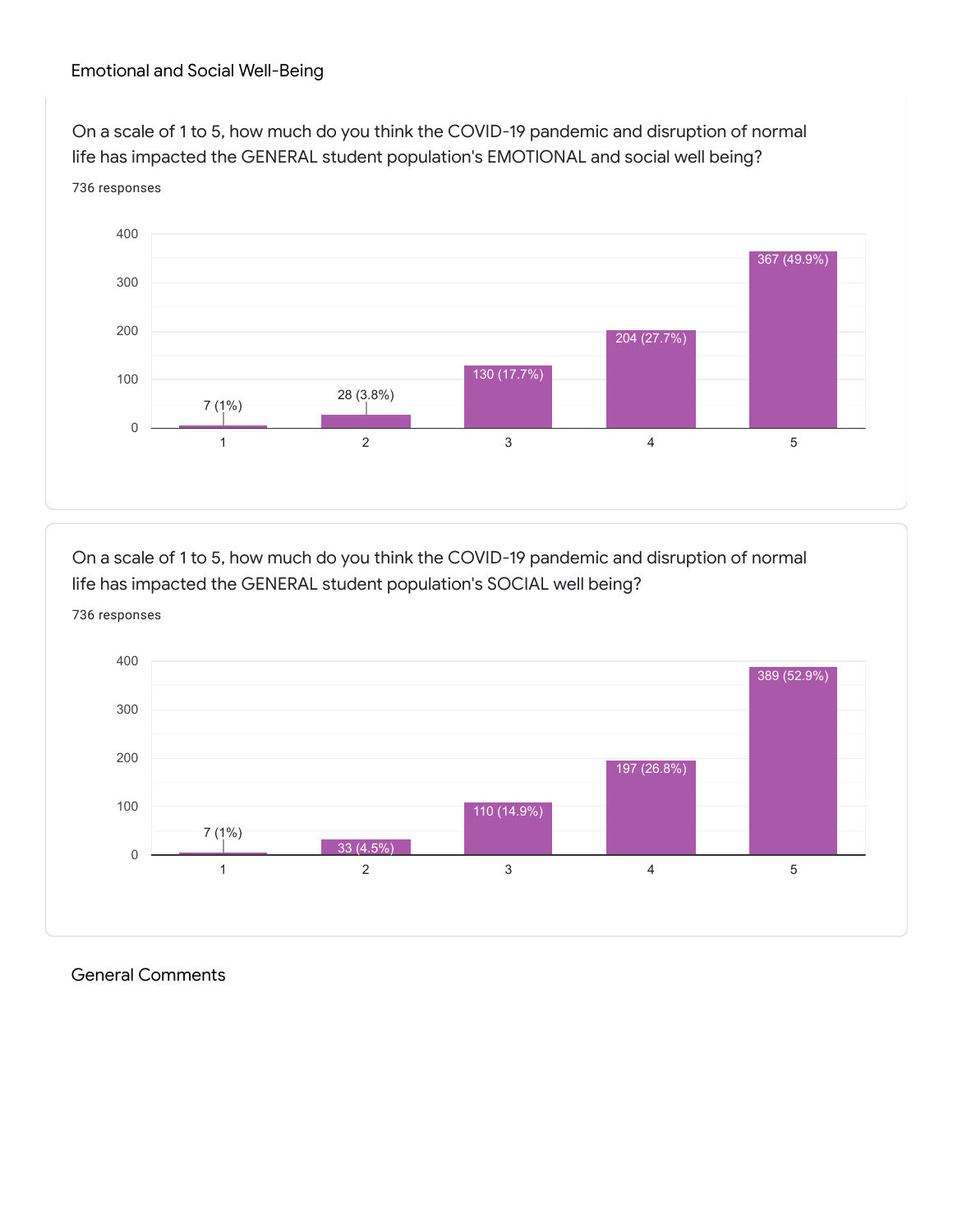"The end of the global pandemic" has a nice ring to it.

90 % of elementary children have no concern for covid the children are all over each other on the bus they RIP off their masks and throw them on the floor even after they have been told they have to wear them

a soft opening with supports and acclimation activities for the students and faculty

Academics has been significantly affected!

Adults wearing masks is a security risk for students and staff in the building.

All guidance from NH DHHS and CDC should be followed moving forward.

All social distancing and mask mandates should be dropped. If people want to choose to social distance or wear masks, fine, but it should not be a requirement. Let's get things back to normal.

All teachers and staff should have to get the vaccine students as well and anyone who does not needs to wear masks

Any guidance that is issued that responds to the late summer 2021 data needs to be considered and reconsidered by local school boards. A minimum standard needs to be established at the state level in order to control local "cowboys" from imposing politically driven views on local school boards.

Appreciate all of you!

At this point, I think following guidelines set forward by NH DHHS is the best we will be able to do in most instances. It is important that we work toward getting students, faculty, and staff back to as typical a routine as possible in the most safe way we possibly can. I think it may also be important to start looking at producing different guidance about safety measures for students who are in the age bracket who could receive vaccinations vs. students who are too young to do so.

By the fall everyone at the high school level will have had the opportunity to receive the vaccine if they so choose. I believe that we should get back to normal in the fall and those that want to wear masks should be able to but those that are vaccinated and don't want to wear masks, shouldn't have to.

COVID has destroyed people's lives!!!!! Masks don't work!!!! This has all been a huge fraud made by the government!!! Unmask our kids!!! It's child abuse, they can't breath!!!!

COVID-19 pandemic and disruption of normal life has impacted the staff SOCIAL and EMOTIONAL well being as well.

Do not force employees or students to wear masks and end social distancing.

Do not force students or employees to wear masks and end social distancing.

Done with MASKS!!!! Done with DISTANCING!! Back to NORMAL at all levels!!

During flu season or if another sickness comes up then masks should be considered otherwise let the kids live!

End mandatory mask mandates and social distancing.

Equity in responsibilities with students. What is the role of the reading specialist in regards to students who struggle academically (significant challenges) beyond reading stories in the classroom with students or time consuming data collection? In the past, reading specialists worked with teams and teachers -teaching specific strategies to kids with specific reading challenges. This seems to be more in line with the role of a reading specialist as there effective resources such as Title 1 and other support staff that can really support schools/classrooms/families, to help keep students on grade level and exposed to specific areas of academics in which students may need support with.

Everything needs to go back to normal including dances and extra curricular activities.

Follow the guidelines and be smart about this, do what is right despite what others say

For our Children's health and the importance of a proper education, school should return as normal in the fall with no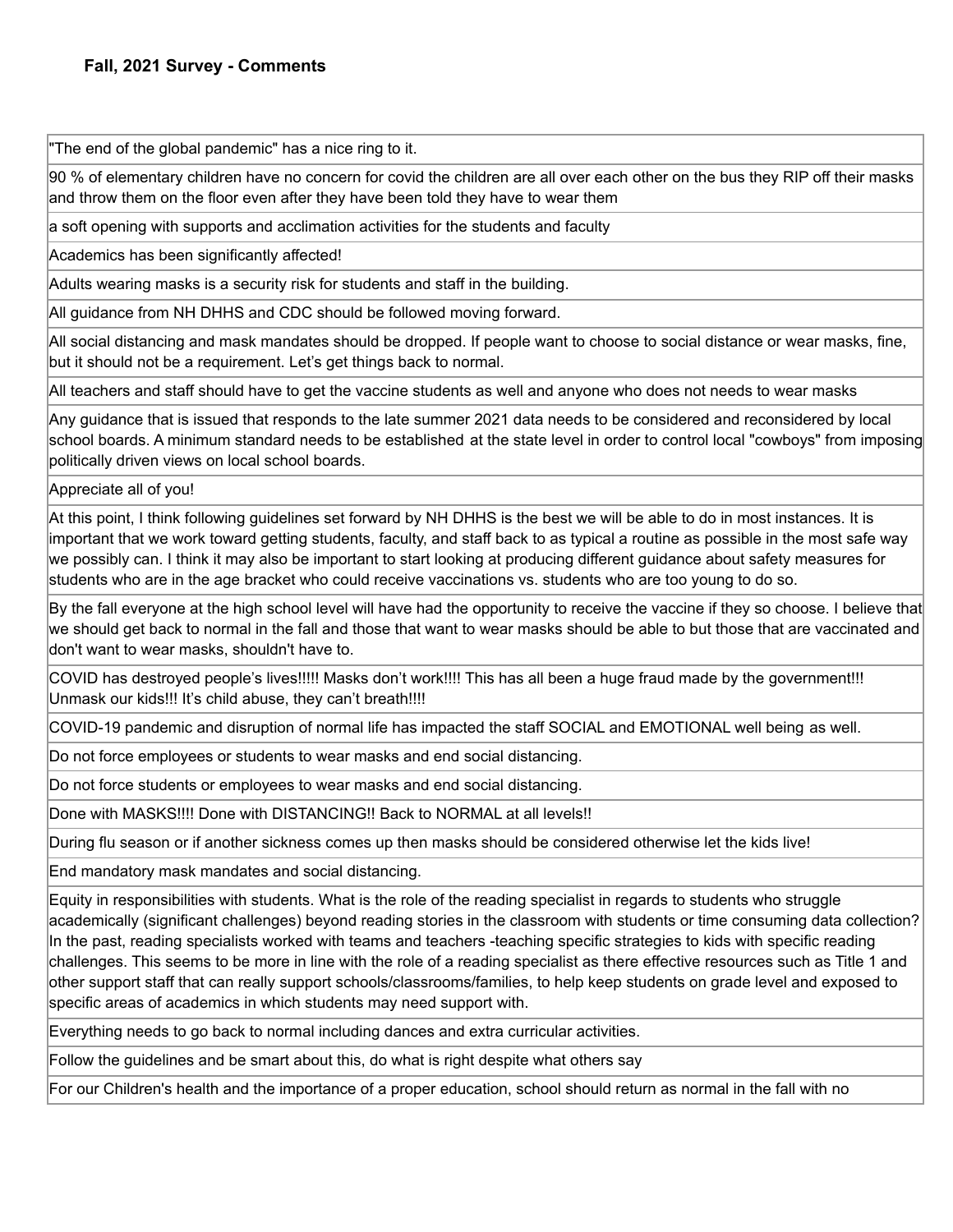restrictions.

Full return with optional mask wearing for anyone who wishes to wear them. Everyone will be able to be vaccinated by then if they choose to.

Full time in person schooling is needed. The district's 40% educational instruction model last year was a joke.

Full time, no masks

Get rid of the masks. This absolutely should NOT be a requirement. Totally unacceptable.

Go back to normal and teach children how to think not what to think.

Guidelines should be met. Students should space 3" to 6" apart and wear masks unless they are outside 3 to 6 feet apart. Kids should wear masks inside unless told otherwise. Hand cleaner and washing should be followed and if students do not wash hands or look as if their hands and desk area need to be cleaned, they should be told to do so.

Hope we're able to return to a more normal non masked atmosphere as long as cdc recommends that as the safe thing to do.

Hopefully back to new normal!!!

I am all for the school year in the fall of 2021, to go back to full in school. I believe the kids have lost enough academically and socially and need to get back to enjoying their childhood and all the fun and exciting things that go with growing up.

I am comfortable with my child attending school full time in the fall, I don't think she should have to wear a mask outside and if inside only if someone is within 3 feet of her

I am hopeful for a better school year ! I hope everyone has a great and healthy summer ! !

I am not comfortable with any kids wearing a mask

I am not sure why anyone's opinion would trump the NH guidelines... those are definitely created by people more equipped than us.... I hope we continue to take advice from the people doing the work as it tries to consider the safety of all. Thanks for the dedication to our community this year. My son had a great experience even though it was hard!!

I believe all windows and doors should be open at all times because there is NO circulation in that building. with that being said it's ok to mask if you want to-up to the person.

I believe that masks should be worn indoors but outside in the open air should be optional. This past year while wearing masks our family did not get colds or the flu. It would benefit every child if they were not exposed to those infections as it would allow them to be in school more and not be absent because they were sick. I also do not think that Covid is just going to go away because we want it to and want it to be over. So having masks being worn and still keeping up with cleanliness of hands and school classrooms would remain a positive impact for everyone.

I believe we should do more training for employees with anxiety and teaching students how to manage it. This pandemic has caused distress in families and our community.

I concerned with the different educational levels of individuals learning on different levels for so long

I do hope we can be as close to normal as possible for students. I appreciate the level of normal that was provided this year while being cautious for everyone's health and safety.

I do not believe students should be made to wear masks anymore.

I feel as if masks should be the staffs personal preference as well as the parents preferences regarding their children

I feel common sense has flew out the window. If a child has been exposed quarantine them for 72 hours get a PCR COVID 19 test and when the results come back negative allow them back to school. This 10 day quarantine is ridiculous. The children have missed so much already.

I have never seen so much hypocrisy around a topic as I have this year--complete hypocrisy and more double standards than I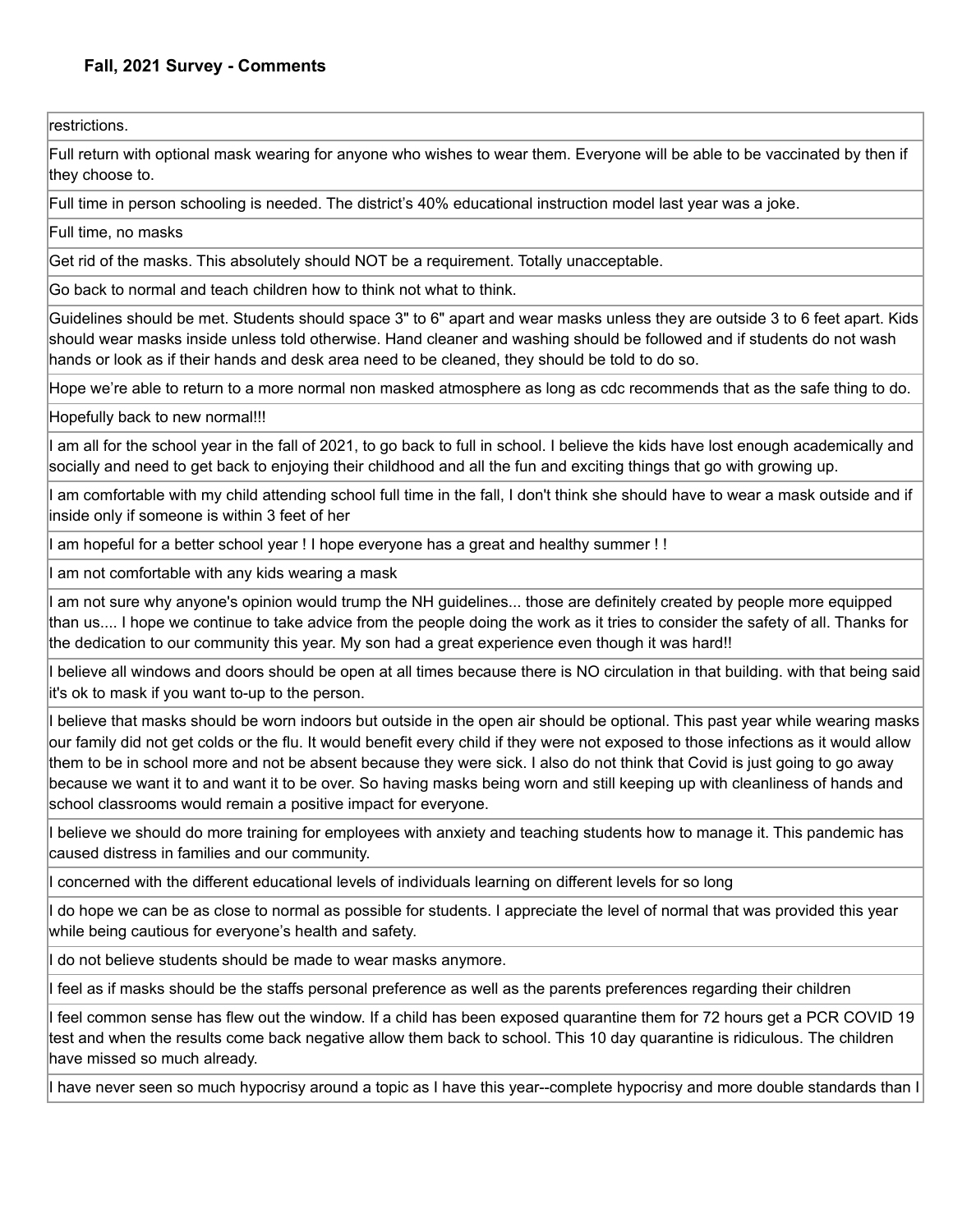care to list.

I have seen improvement in my child when in person learning became 100%. I appreciate the school district doing their best to accommodate our students.

I hope that as cases continue to decrease we can return to normal school life in the fall

I hope that the NH DHHS and other guidance indicate that we can safely have students and staff without masks and working/playing as normal.

I hope the district decides to discontinue the wearing of masks at all times. If not, I will be withdrawing my child from the school and homeschooling.

I hope to see life pre pandemic return.

I hope to see mask policies and social distancing guidelines be used around the student populations (pre-k - 6th grade) that are not yet able to receive vaccines. The older age groups will hopefully be vaccinated by the fall so perhaps they could be more flexible. To be honest though masks don't hurt with a few exceptions like speech therapy. They also seem to help stop the spread other nasty things like the flu. I wouldn't be disappointed to see a cautious approach with masks at the start the year and roll it back if this COVID does not return in the winter.

The email this survey was attached to started "As we continue to move toward the end of the global pandemic, we are being asked by the New Hampshire Department of Education to complete a Fall 2021 Reopening Plan." I found it funny how it assumes we are nearing the end of the pandemic and not just its first act. Hopefully its optimistic view ends up true.

I just want the kids back to normal.

I know that requiring masks for all is a hot-topic, especially since guidance on vaccinated people and masks has changed. BUT, to not require masks to some capacity could be unsafe since becoming vaccinated is not requirement for anyone and not an option for much of our student population. So to hope that folks aren't infected or hope that folks do the right thing (like stay home if not feeling well, continue to take daily temperatures, keep a mask on when social distancing isn't possible) seems to be a foolish approach. We have gone through so many different protocols/ guidance and everyone is confused. This is not unique to this school building, but everywhere you go. Each person has a different opinion, perception, or practice regarding safety with the pandemic. Whatever the protocol that we opt for, can it please be clearly articulated and frequently reviewed (or maybe incorporate more visual reminders that could be put throughout the buildings?

I selected that we follow the guidance, since I have no idea how bad the pandemic/covid 19 will be at the time of the next school year.

I thank you for all that has been done and the communication throughout! I am glad we are planning ahead and I am looking forward to returning to some normalcy, but we don't know what the summer will bring or the fall. I think it would be wise to consider in our plan what if things are not good.

i think all students and faculty should be vaccinated

i think everyone needs to be back in the fall. The grades my student had during the pandemic were terrible and i do not think there was a whole lot of support from teachers during this time.

I think if an employee or student at MRMHS has been vaccinated they should have the option of whether or not they want to wear a mask. Students at the elementary schools don't have that option to be vaccinated yet so masks should be required. Everyone should do their part to get back to normal. The only way for that to happen is If schools require the COVID - 19 vaccine like they do the MMR and chicken pox, for example.

I think if parents are concerned about the impact of Covid on their child, they can take the initiative to get vaccinated. It should no longer be a burden on the school system

I think if restrictions are lifted - one way direction should continue to help maintain close contact - the 3' distance is a good idea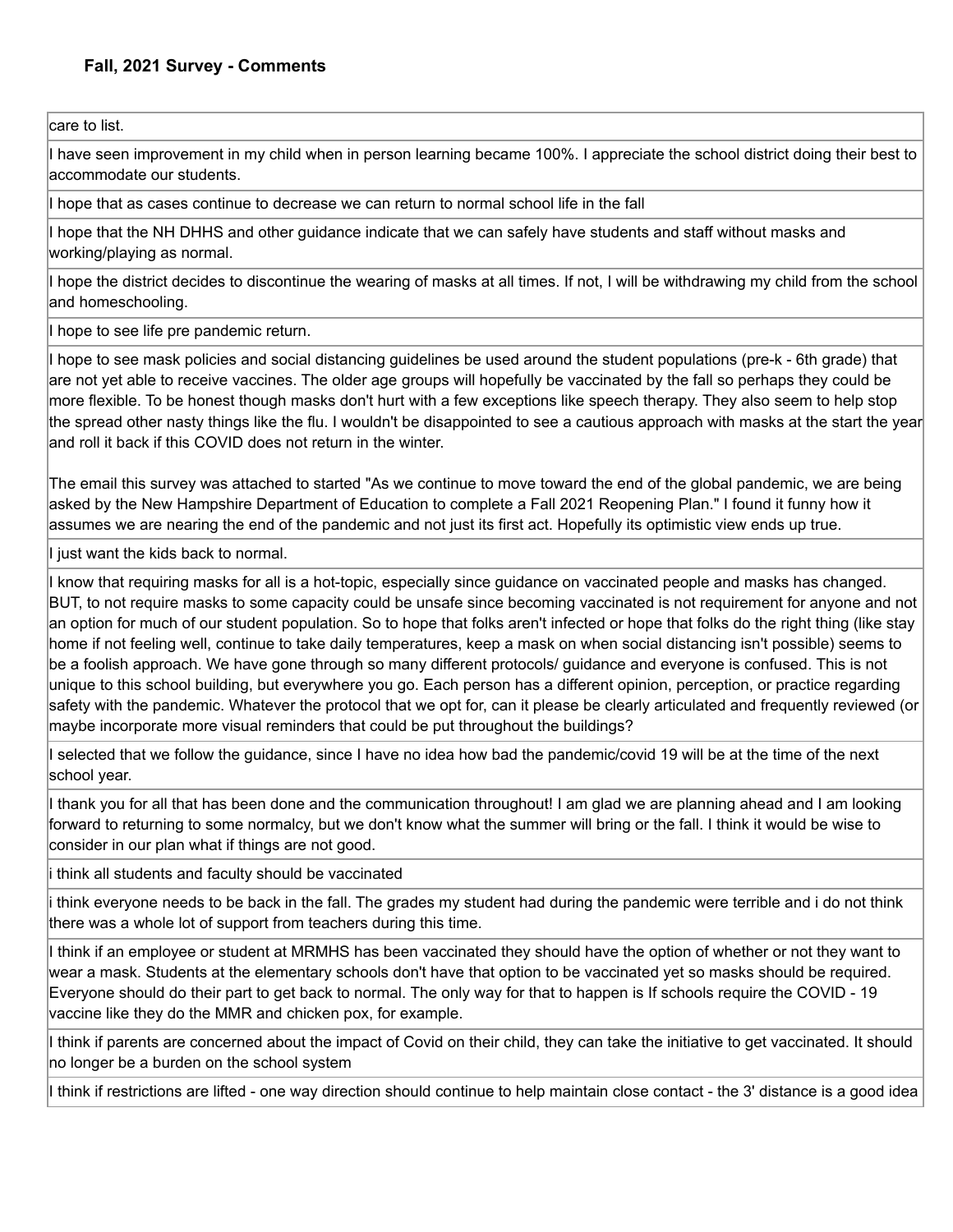anyways, it helps with boundaries in general.

I think if you have been fully vaccinated you should not have to wear a mask if you don't want to.

I still think we should sanitize frequently and strongly encourage people to stay home when sick. If someone comes to school with symptoms they should be sent home. This past year we did not have any illnesses at all due to the enforcement of staying home when sick, mask wearing, social distancing and the extra cleaning that was happening.

I also think teachers should continue to update Google classroom in case students are home sick and miss class.

I think if you have been fully vaccinated you should not have to wear a mask if you don't want to.

I still think we should sanitize frequently and strongly encourage people to stay home when sick. If someone comes to school with symptoms they should be sent home. This past year we did not have any illnesses at all due to the enforcement of staying home when sick, mask wearing, social distancing and the extra cleaning that was happening.

I also think teachers should continue to update Google classroom in case students are home sick and miss class.

I think mask wearing should be dependent upon vaccinations. Buildings where students do not have a vaccination available (elementary) should have all students and teachers in masks both inside and outside like we currently have. Buildings where students have access to the vaccine could follow different guidelines.

I think school should go back to normal. No masks and no social distance.

I think that a big factor should be whether or not there is a vaccine available for younger children. If all school age children were able to get vaccinated if desired then I think that policies around social distancing and mask wearing could be loosened.

I have been surprised at how well my second grader and pre-schooler have been about wearing masks. They do not seem to mind and when I ask them about it they say they forget that they are wearing it most of the time and that they only don't like it if it gets wet.

Another factor that you did not include in your survey is increased cleaning of surfaces and the importance of not coming to school when sick. I believe that both are necessary to maintain a safe and healthy school.

I think that full return has been a welcome change for these students. They seem to really enjoy being back with all of the kids and seem to crave even more interaction (other classes etc). I think they have done a good job wearing masks especially at the elementary level but I feel like they need a break from those masks.

I think that my opinions on this can vary depending on the number of staff and students who have are fully vaccinated by our return to school.

I think the cleaning protocol that is in place, should remain in place indefinitely. I think it has helped, and it should have always been done in schools and other public places as well. There is no excuse really. Cleaning should have always been done to this extent everywhere!! My children are constantly sick when they are in school, and since they have been remote, they have been absolutely fine! Go figure... it's really disgusting if you think about it.

I think this past year has proved that even the most academically gifted children struggled with the hybrid and remote learning. The emotional toll was too much for quite a few. In person learning is and will always be best

I think we all feel the same about the pandemic, as it has been more than a year of constant change for students, teachers and families...I think MRMHS has done a tremendous job trying to keep our children and teachers safe; the school clean and adhering to all of the new guidelines...I hope this fall will bring some normalcy so the children can have a locker again and not carry their full day in their backpack...It would be wonderful if we got to a point where they could take their masks off and relax...I hope everyone will consider being vaccinated so we can look forward to a healthier fall without the constant worry of transmission.

I think we always need to follow what the CDC recommends, we need to listen to the professionals who know what they're talking about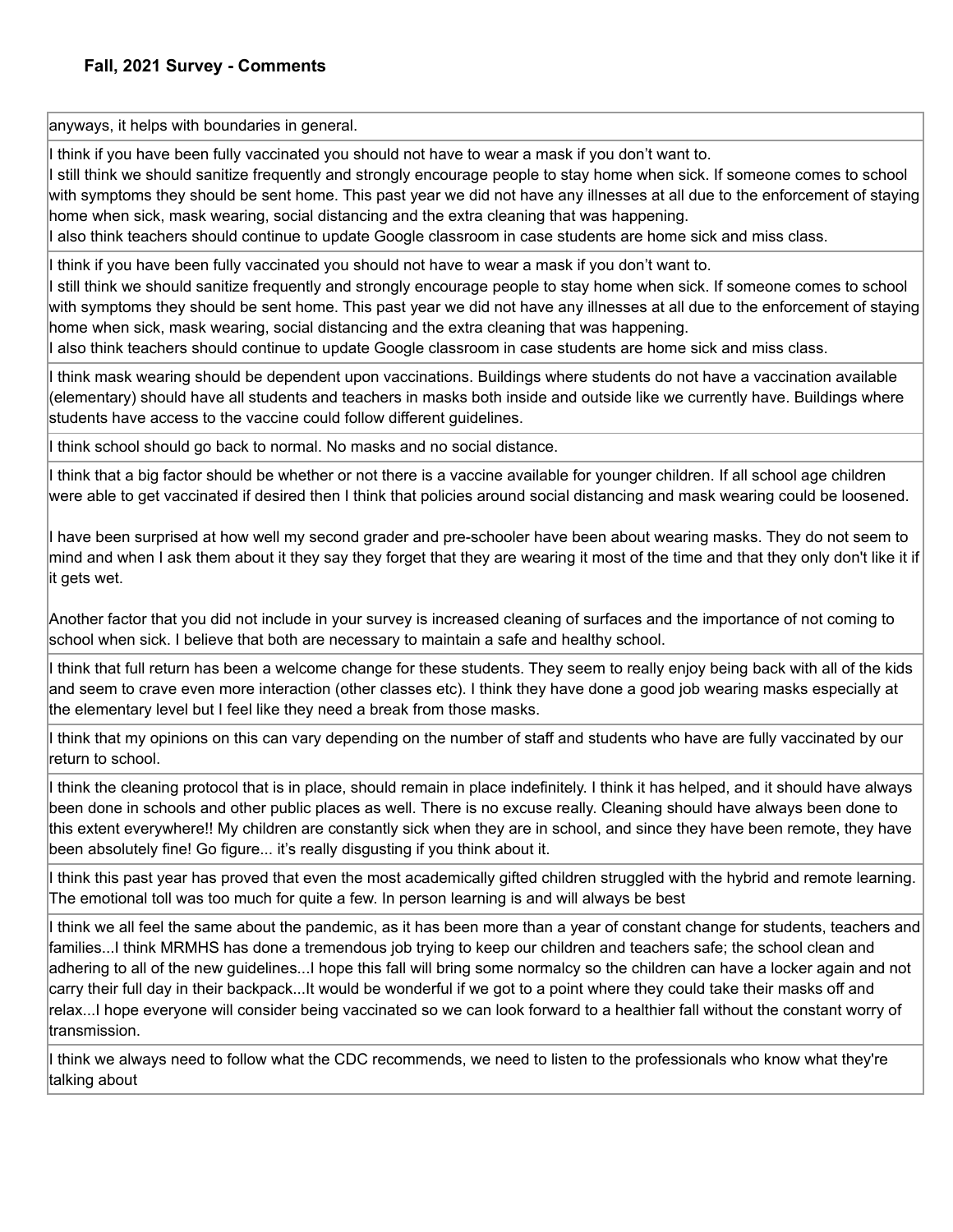I think we need to handle Covid as another variation of the flu - no contact tracing or quarantining.

I want my life back

I want to be safe, but I also can't take another year of teaching with a mask on. I would be happy if we went back to the way things were at the beginning of the 20-21 school year. As long as everyone is socially distanced, teachers and students should be able to take their masks off.

I work in the medical field and having the kids back in school, has been extremely helpful as in for working on school work, worrying about child care due to having to work, social emotions for my children as to learning growths. I sincerely hope that the children can continue to return to school full time this coming year as well as keeping everyone safe.

I would be comfortable with my son not wearing a mask indoors/outdoors as he is now fully vaccinated. This is what current guidelines suggest. Ultimately, I believe we should be looking to the CDC and NH DHHS.

I would like all windows to be open and I also would like to see more info in refrence to covid cases

I would like school to look as normal and pre-Covid as possible.

I would like to have my child be able to have after school help if she needs. Also the choice of wearing a mask. Our children need to have some kind of normalcy. This past year was the most difficult year of our life's.

I would like to see masks as optional based on people's comfort level.

I would like to see masks being worn by the younger students (Pre-school -2nd grade) until a vaccination is approved for those ages. Even then, masks need to be worn by students and staff to prevent COVID from spreading, because unless it is mandated by schools that students and staff have to show proof of vaccination this virus is going to keep spreading.

I would love for our schools to take what we learned during the pandemic and apply the remote work to reduce disruptions to school calendars based on weather. (Remote work be made available so the school day can count.)

I'm not sure if my child will be returning to in person school - so first question should have a "maybe" option. Is the school going to make the vaccine mandatory for all returning staff and students?

I'm not sure if my child will be returning to in person school - so first question should have a "maybe" option. Is the school going to make the vaccine mandatory for all returning staff and students?

If a teacher or staff member or student would like to wear a mask that is their right, to force others is simply unAmerican.

If a teacher or staff member or student would like to wear a mask that is their right, to force others is simply unAmerican.

If at all possible, I would like to see specials classes at the elementary level return to their room and no longer be on a cart.

If employees and students over age 12 are vaccinated, they need not wear masks. That makes masks optional in the MS/HS, as at that point anyone who wanted to be vaccinated will have been. In schools that have students younger than 12, some level of masks should possibly remain in place depending on the levels of covid in the fall. If we want to encourage vaccination in the schools, we have to give them a carrot, and not having to wear a mask is that carrot.

If everyone who can and wants to get vaccinated is then school should go back to normal. We lost so much these last 2 school years and we just want our regular/normal school life back.

If mask wearing is part of the plan when we return I would like to see it enforced more than it is now. I see maintenance workers in my building with no masks routinely, and more and more teachers and paras are not wearing them even around students. It worries me given that we do have COVID going around our schools. Staff needs to understand that no matter their personal views this is a district wide expectation.

If possible I would like to remain doing remote and a could zoom meetings a couple days a week

If students and employees are vaccinated then mask and social distancing should be optional

If the concerned staff and students are vaccinated school should go back to being 100% normal!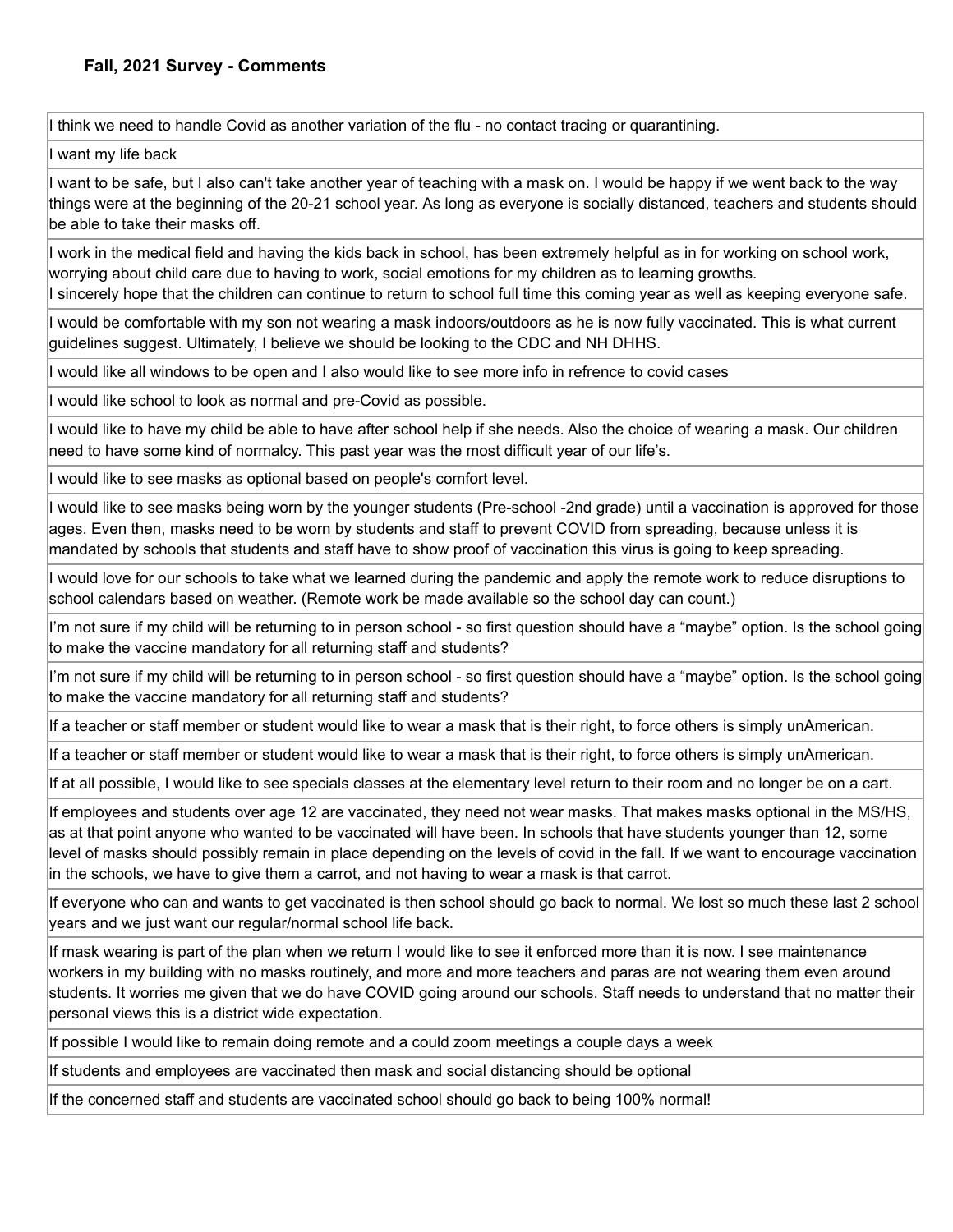If you can now enter buildings without masks and there have been so few cases and deaths within our district, then please let's be realistic and let these children have a normal life. They should have free choice to decide to cover their mouths from air, facial expressions and life if that is their own choice. Please let the children and employees breath again.

Important for kids to be in school and if vaccinated free to not wear masks

In regards to mask wearing and social distancing there is increasing research from doctorate level professionals and scientists that suggest that mask wearing for adults when teaching children can hinder social and language development aswell as cause pychological problems for children. Social distancing goes against the basics of teaching most social skills. Children should never have to wear a mask. I will not send my child if masks and social distancing are a requirement in the fall at any time of the day.

In the high school, where staff and students have the opportunity to be vaccinated, masks should be optional and social distancing should not impact the school day. Things should return to a more normal routine. In elementary buildings, where students do not have access to the vaccine, schools should remain as they are now. Both students and staff masked and social distancing in place.

It is hard to fill this out as the fall 2021 school year is still three months away and a lot can happen in three months. But I understand having to put a plan in place now.

It would be good to have another committee to look at reopening plans for the fall. It should include nurses who are well versed in the ongoing pandemic and precautions/protocols which are always changing. It is a medical pandemic and should include the medical professionals in the district.

It would be helpful if everyone who is able to get vaccinated do so! This is one way we can protect those who are unable to get vaccinated!

It would be helpful to compare CDC guidelines with DHHS guidelines. CDC guidelines seem to have been more reliable.

It's hard to predict 4 months from now, if those that are able to be vaccinated are they shouldn't have to wear masks maybe just be socially distant, I guess this goes for the students that are able to be vaccinated as well

It's hard to predict 4 months from now, if those that are able to be vaccinated are they shouldn't have to wear masks maybe just be socially distant, I guess this goes for the students that are able to be vaccinated as well

Kids are not at risk and need to be around other kids.

kids are permitted to work in small groups so the distancing is a little bit of a myth. However, I believe the district should continue to clean and sanitize as other illnesses have been reduced and kids should continue to wash their hands a lot...which in years past- they weren't even asked to wash their hands before lunch even after recess.

Let kids and adults live as they wish no judgments on vaccinated or non vaccinated students. Let them be kids reduce their depression from all of this.

Let's get back to normal. So we as parents aren't worrying about our children education and metal health in the future!!!!!!!!

Let's get back to normal for everyone in the school.

Let's get back to normal in the schools. This virus effected a certain population, the elderly. The teachers and students were not in that demographic. I know other schools like St. Joseph was open all this year. We played sports last summer outside and fall winter and spring this year with no problem. The one lessen that we all learned is we need to take care of ourselves better. We need to get back to go basic habits and we need to teach our kids by example. Like someone once said " food should be our medicine and medicine should be our food".

Life needs to get back to what it was.

Looking forward to a little more normalcy again.

looking forward to it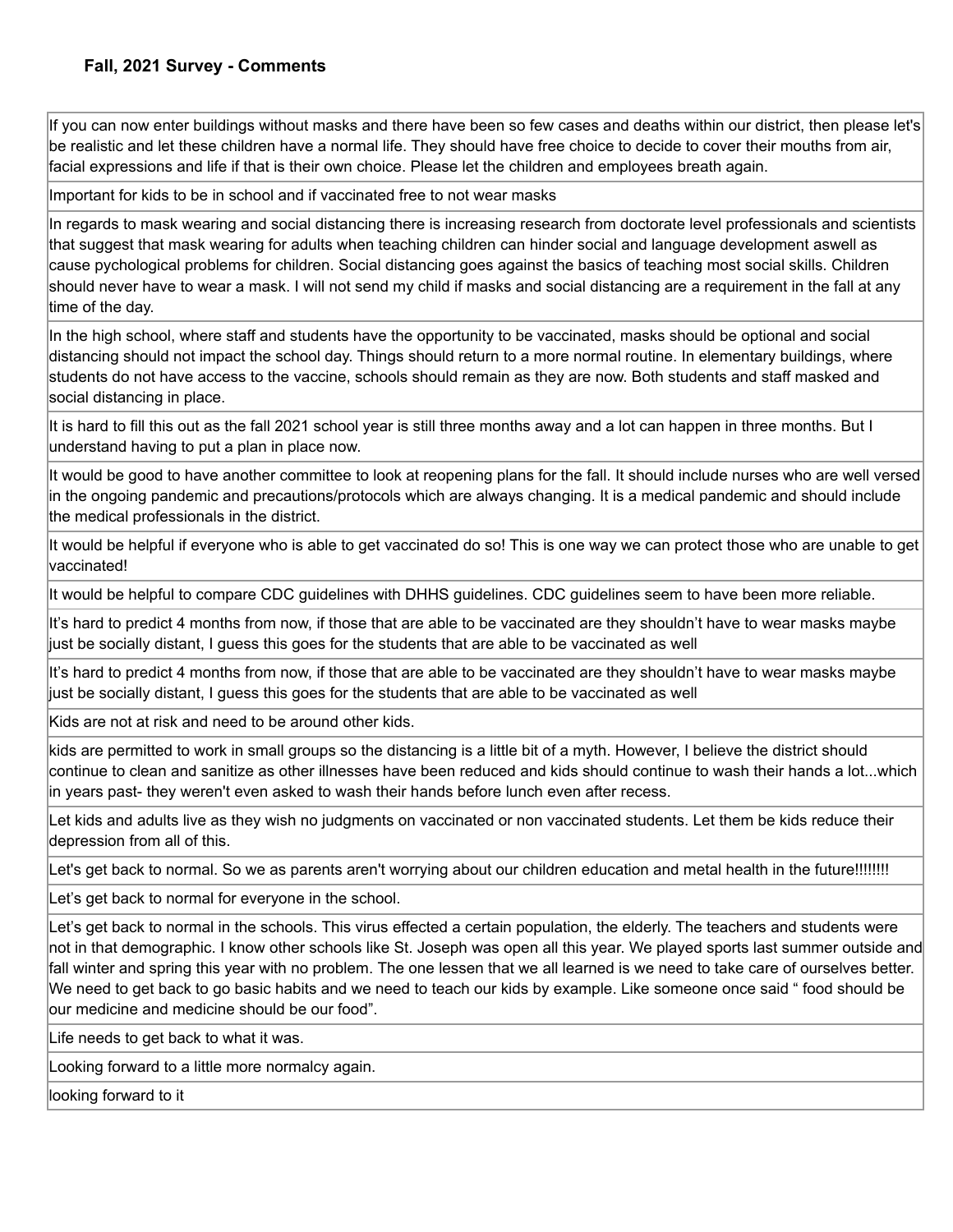MIT released a calculator on infectious spread, which shows that the 6 ft rule is really unreliable. I would encourage the district to consider this, especially since we have outdated MERV filtration at schools. https://indoor-covid-safety.herokuapp.com/

Move forward. Those who have chosen to get vaccinated with have done so. Allow masks as an option if someone is concerned, but enough is enough. Children are falling behind in their education and social growth. Homes with abusive situations are able to stay disguised & those should be the more pressing concerns at this point.

My child will not return if masks are required.

My comments here may be differently depending where we are in a pandemic, and vaccinations for everyone

My hope is that we can achieve normalcy this fall. I do believe that Covid-19 has had a significant impact on all of us. And, I would love it if we could move forward, as safely as possible.

My responses to mask wearing are due to the fact that by the fall all students at MRMHS will have had to opportunity to fully vaccinate if they wish to be.

n/a

No mandatory vaccinations, no mandatory masks

None of these questions address the vaccination issue other than the possibility that it might be included in the DHHS guidelines, which we don't know. There is 2+ months between now and then. We don't know what scientific information will be known between now and then. I think this survey is premature.

Our district has been absolutely amazing with every step that has needed to be taken. I pray we can start school again after the summer with everything being back to normal like before covid. No mask, no spacing. Just pure normal for these kids. I believe if something is to pop up along the way it will be taken care of in the absolute best way.

Our district has been absolutely amazing with every step that has needed to be taken. I pray we can start school again after the summer with everything being back to normal like before covid. No mask, no spacing. Just pure normal for these kids. I believe if something is to pop up along the way it will be taken care of in the absolute best way.

Our school has handled this pandemis as well as we could.

Please do everything possible to have the school open every day and don't require masks.

Please end mandatory mask mandates and social distancing.

please focus on basics -- reading writing math play/free time;

Please get rid of masks. Also please don't make the covid vaccine mandatory or I will pull my children

Please let these children go back to school and have it feel as normal as can safely be maintained.

Please protect vulnerable students and families regardless of what the white ignorant hillbillies want

Please return to what a normal school setting should look like for kids! No masks, no social distancing requirements etc

School has done a remarkable job navigating these issues-thank you

Send the kids back full time and with the option to wear masks if they want. It's time for the kids to get their education back!!

Since I'm no expert, my thought is to always defer to NH DHHS. However, I'm also hopeful for a more normal return to school. Depending on vaccine progress with the youngest kids, I recognize that we might still need masking in the fall, or that if an outbreak pops up, we'd go back to masking for a bit. Whatever keeps the staff and students safest, we're for!

Students need to remain in school, and be allowed back following negative Covid test just as hospital employees are.

Students should wear masks Indoors, If not vaccinated

Thank you for doing all that you can!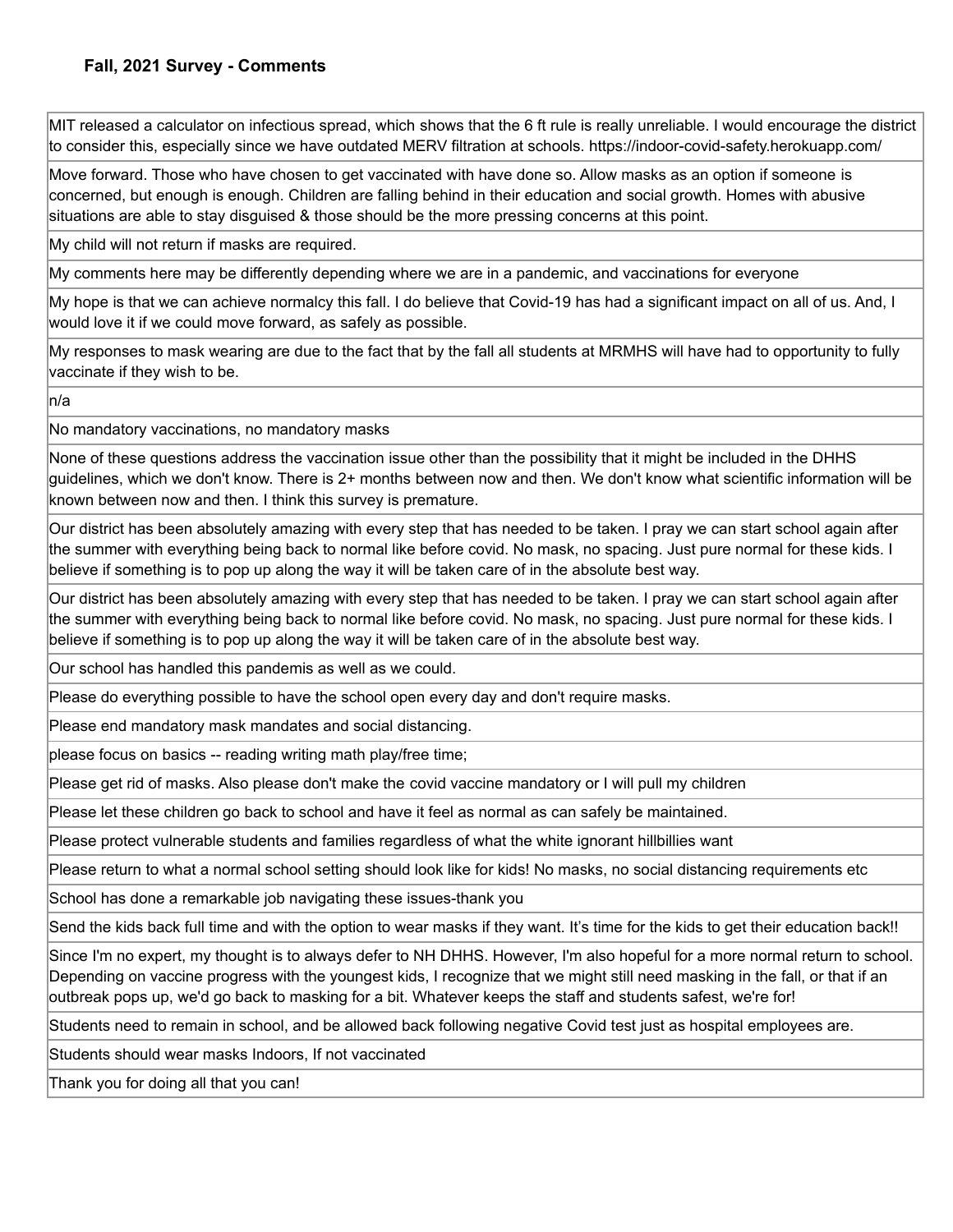Thank you to all teachers and staff for your hard work and dedication. Please continue doing what is safe for all involved.

Thanks for all of your hard work this year!

The children should not have to wear masks indoors or outdoors. Children also need to see the faces of adults/all children for various developmental and social emotional reasons.

The mask questions are a bit challenging to answer without more information. It depends on our covid status as a community. I answered the questions as if we were in the same situation we are now (one of the highest rates of covid in the state). If our cases decrease dramatically and more people continue to get vaccinated, my answers would change dramatically.

We should have a PLAN in place to welcome kids back in a positive way, while simultaneously not reducing our expectations or lowering the bar. One of the things kids need most is to return to a normal schedule. But they'll also need academic and organizational support. I'd love to see a united way of incorporating these learned skills into our routines. The more we do consistently, the better it will be for the students.

The masks have become the normal for our students and they are used to wearing them. In terms of keeping students apart next year, I don't think that is a big deal. Our students are together on the playground and in the classrooms they are close together because of lack of space. Things have gone well even as we are full-return. It will be interesting if we see illnesses next fall if we do not wear masks, but I don't have a strong opinion on that. We should continue hand washing after every transition, that has been helpful.

The questions on emotional and social health can be taken many ways. There are children on each side experiencing issues. Some because they're not feeling safe and some that want normal back.

The questions/opinions presented do not account for #'s of those who have received vaccinations, active cases in our community (school), nor the #'s of cases in the state. Safety first, do no harm

There should not be a mandate on wearing a mask if you are not vaccinated. People have the right to decide to have the vaccine or not and should not be made to feel like they are different because they didn't have the vaccine and are now being made to wear a mask because they choose not to be vaccinated.

These kids should be able be kids and NOT wear masks and should not have to social distance anymore. If people still feel unsafe, than stay home and keep your family home. Enough is enough and our kids deserve some normalcy. We have been compliant long enough with these masks. Vaccines are completely available, let's move on already.

They should not have sent all the kids back full time after spring break of all times. Continue hybrid for the rest of the year would have been better. Considering almost every week we get a notice about another case, why the rush to get back to 5 days of schooling?? The kids only have few weeks of school left & my child said the wearing of masks is not strictly enforced in some classes. This will never end if everyone isn't all on the same page. We still don't know everything about "Covid 19". Let's hope Fall 2021 goes a little better & there are still protocols in place. You've asked for parental & student input, please listen!!!

this is really too early to be making this type of decision -- a lot depends on vaccinations and availability to younger population and what percentage of staff and students received one

Time to get back to living and normalcy. If students or parents are scared they can choose other options.

Under 12 yrs old consider same precautions as prior to vaccine being they may not have vaccine avail to that age group

Unless the students get vaccinated, I think masks should be worn if less than 6 ft..

Very pleased with the schools overall handling of pandemic related issues

We are very excited to be back full time in person, we hope everyone feels save and cared for like we do!

We have to see what the outbreak numbers look like in the fall. We all know that they will spike up. All teachers should be vaccinated also, no exceptions! It should NOT be voluntary. Unless there is an underlying reason that they cannot receive the vaccine. Parents should also be aware and help out, and not be anti vax as I have already been seeing.. they will spread it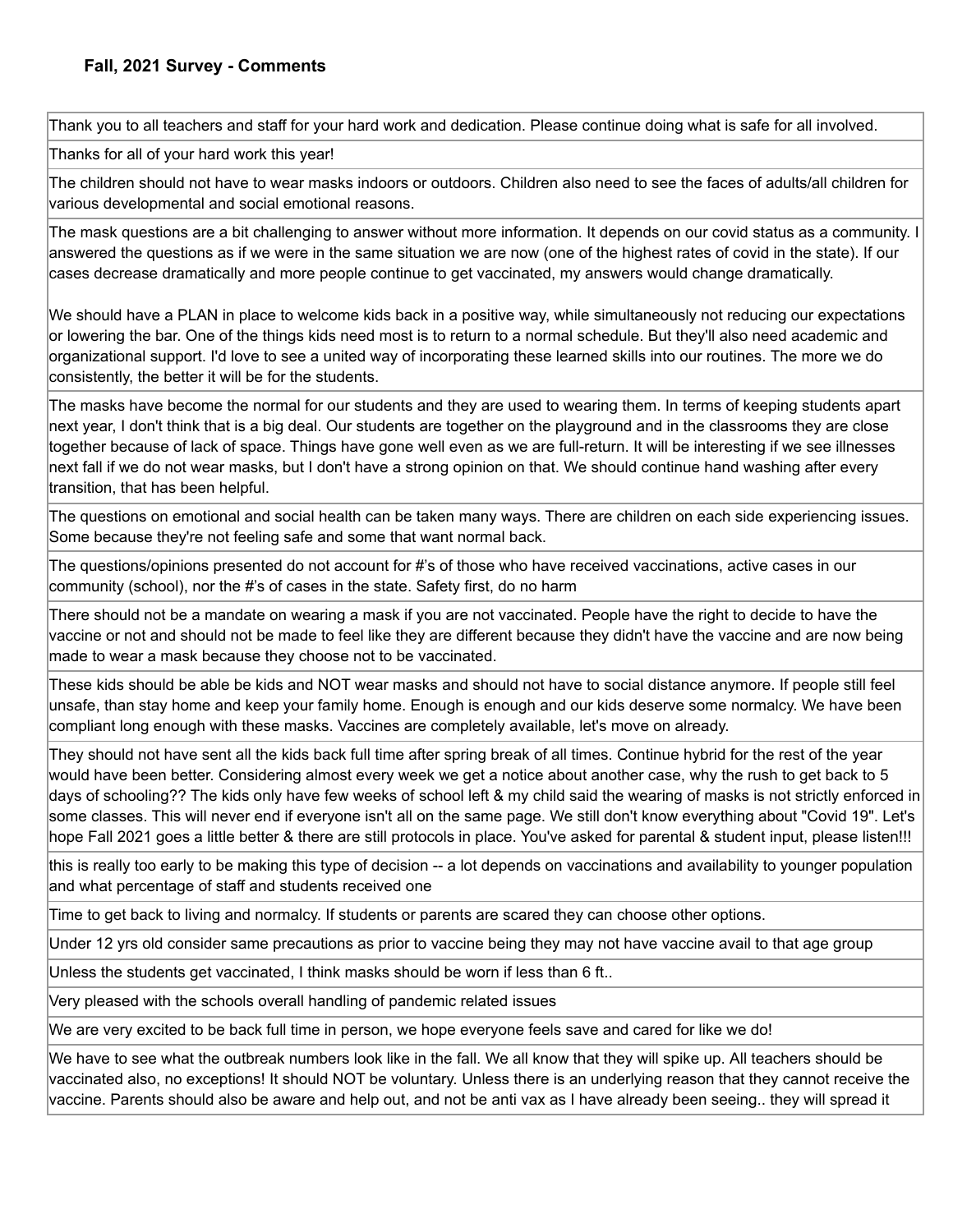from their households to others through their children who attend school. We can't end the pandemic this way.

We should follow the CDC and DHHS in all aspects. To place additional controls would affect the students' willingness to engage in the school, certainly at MRMHS.

We should return to normal. If someone feels the need to wear a mask to make themselves feel better it should be allowed however it should also work the other way. If someone chooses to not wear a mask it should also be allowed. A return to "normal " should be left to personal choice. Everyone has different comfort levels. For some people wearing a mask was extremely uncomfortable and pretty near unbearable. Personal choice should always be at the top of concerns and recently it doesn't seem like it was. IT'S TIME TO MOVE ON!

We want a full return next year!!

We want normalcy with out requirements!

We want normalcy without requirement!

Whatever the CDC mandates for mask wearing and Social distancing I agree with.

When available, the COVID-19 vaccine should be required the way other vaccinations are. If my daughter is required to be vaccinated against Hep-b (which she is significantly less likely to contract), the covid vaccine should also be a requirement.

While I feel we should follow the suggestions of NH DHHS, returning to a normalcy within safe parameters is quintessential to the health and wellbeing of our children. If students and staff choose to wear a mask, let them, but there should be no perception of ill intent or disregard for those individuals that choose to not wear one. Reminders of kindness and general respect should be built into this process and the updated school guidelines. This is another teaching moment for staff and students, seize the moment openly and transparently. And please don't make this a political endeavor or larger than it needs to be.

Why do these survey's represent ultimatums? Asking me now if my kids will return to school is foolish. I would like them to, but what does the world look like then? What are the DHHS guidelines for if we don't follow them? Why would we expect the staff to wear masks and not the kids?

Would recommend to continue following six feet distance and to wear mask as there is no vaccine yet for kids and always a good practice to keep kids safe and out if risk.

You are all doing a great job

You didn't ask about vaccines. I'm more comfortable with my answers if I know more employees and students are vaccinated

You guys are heroes

You have done a wonderful job with everything you have done so far. I trust that you will continue moving in the right direction to get all of our kids back to a normal routine and school atmosphere. Thank you for all that you have done and continue to do.